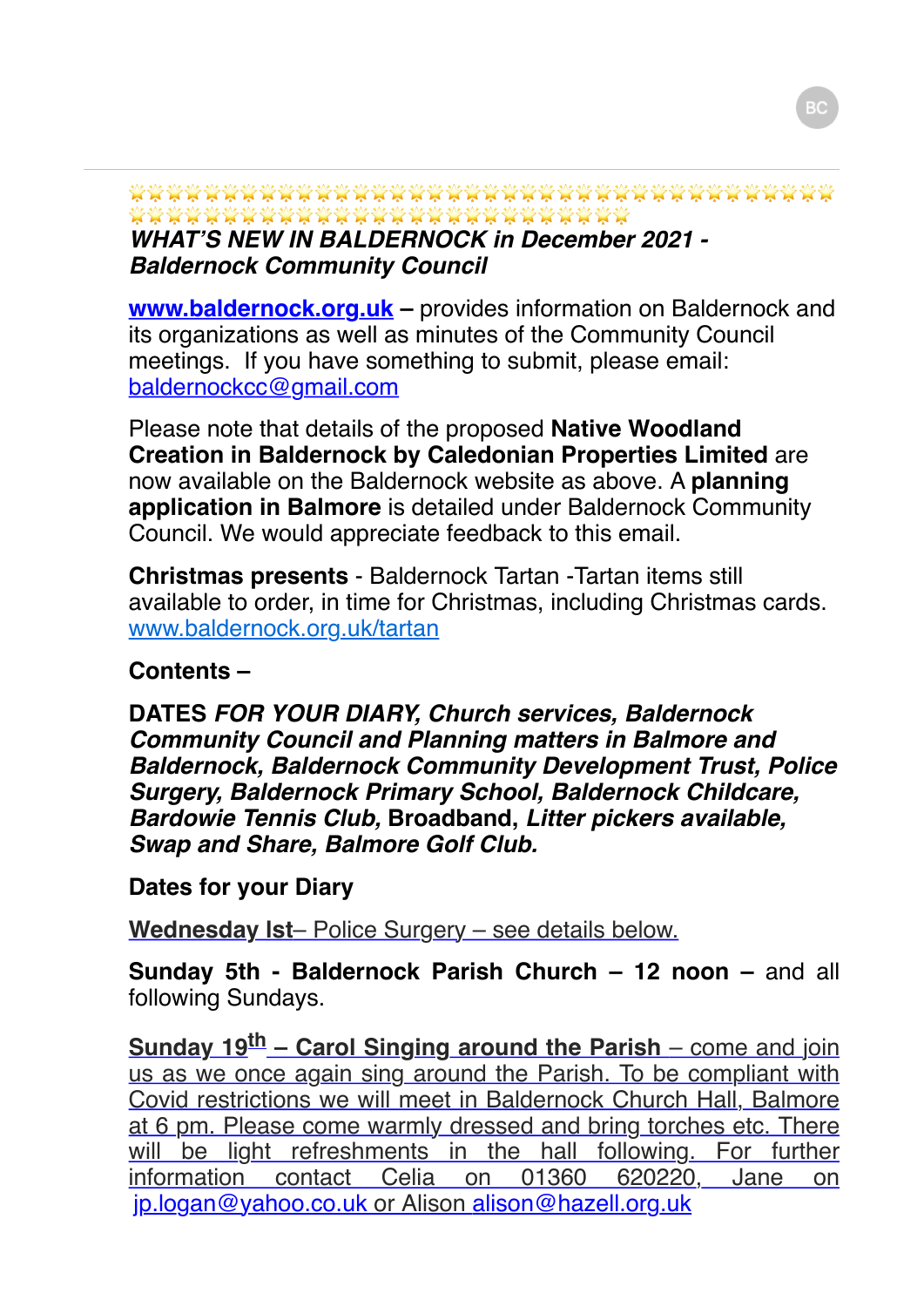**School and Baldernock Childcare news below.**

**There will be no ladies walk in December. Details of the next walk will be emailed in the new year.**

# *Information on the above events and local organisations.*

**Baldernock Community Council –** next meeting is on Monday January 10<sup>th</sup> 2022. We continue to represent the community on issues of concern so please contact us on [baldernockcc@mail.com](mailto:baldernockcc@mail.com) We would draw your attention to the proposed planning application detailed below. Please send us your comments.

#### **New Planning Application - On the site of the Former Balmore Nurseries, Old Balmore Road, Balmore G64 4AE.**

Erection of residential development (9 units) with associated open space, landscaping, roads, access, engineering and infrastructure works following demolition of existing buildings on site. Balmore Nurseries, Old Balmore Road Balmore East Dunbartonshire G64 4AE.

Details can be found on the East Dunbartonshire Council website under Planning Application Search using reference TP/ED/21/0935.

## **Baldernock Community Development Trust -**

**The Trust's beautiful 2022 calendar** is almost sold out. Thanks to all who bought these to raise funds for our community projects. If you would like one of the few remaining calendars, please get in touch with Jane at [jp.logan@yahoo.co.uk](mailto:jp.logan@yahoo.co.uk).

**Baldernock's broadband** project awaits Government approval which is expected imminently. Please get ready to pledge your Government vouchers. There is more information at [https://www.baldernock.org.uk/broadband.](https://www.baldernock.org.uk/broadband) If you have any questions, please contact Lesley at [lesley.wiseman@hotmail.com](mailto:lesley.wiseman@hotmail.com).

**The Trust is a 'Keep Scotland Beautiful Hub'** with litter pickers and other equipment for you to borrow for litter picking at any time.

The Trust has resumed its efforts to make the **Church Hall** as warm and welcoming a community space as possible. Please get in touch if you have any ideas about how best to do this.

We hope in future to organise some occasional social events **for teenagers such as a Youth Café.** If you would like to help run such events, please contact Lesley at [lesley.wiseman@hotmail.com](mailto:lesley.wiseman@hotmail.com)**.**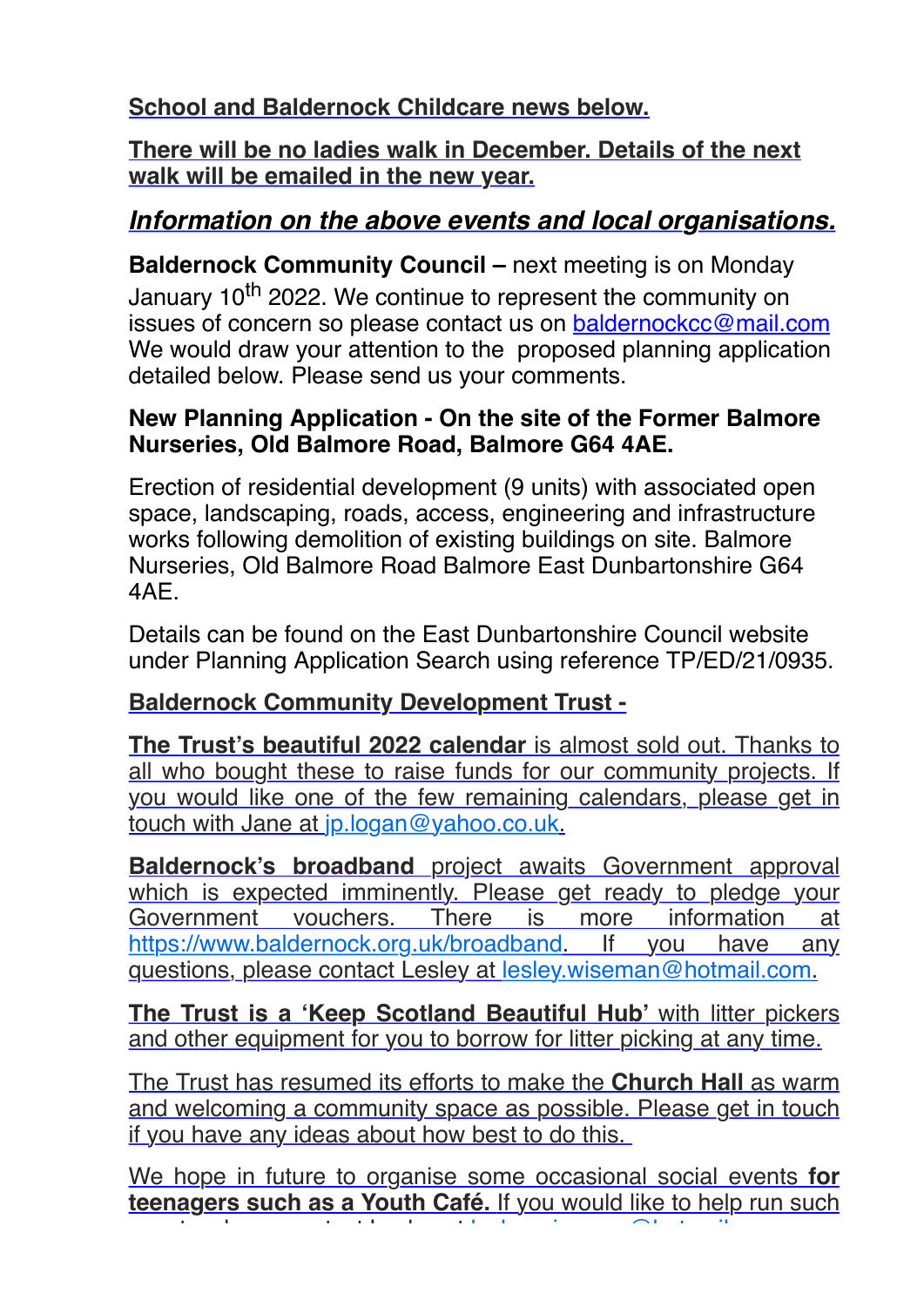events, please contact Lesley at [lesley.wiseman@hotmail.com](mailto:lesley.wiseman@hotmail.com)**.**

The Trust has a Facebook page that you can use to post news of interest to the community or items to swap or share: **[http://www.facebook.com/Baldernock-Community-](http://www.facebook.com/Baldernock-Community-Development-Trust-147910135888506/)Development-Trust-147910135888506/**

You can find more information about the Trust on the Baldernock website: <https://www.baldernock.org.uk/bcdt>. If you would like to help with any of The Trust's projects and activities or suggest new ones, please get in touch. If you would like to join us or find out more, please contact us at **[baldernockcdt@gmail.com](mailto:baldernockcdt@gmail.com).**

**School news -** Over the last few months we have been working on our outdoor space to allow us to take even more learning outside. We have an outdoor classroom, a canopied area and a shelter in the main garden. Our next project is to develop the area at the back of the garden where stands the plastic bottle greenhouse. This structure is not fit for purpose, so we are looking to remove it and erect a polytunnel in its place. We want to grow more both inside the tunnel and outside as part of our ever-growing curriculum. **If there is anyone in the community who could support this work in any way, we would be delighted to make links with you.** Please contact the office on 0141 955 2341.

**Baldernock Childcare** We offer nursery places for 2 - 5-year-olds every day during term time (9am until 2pm) and funding is available from East Dunbartonshire for eligible 2-year-olds and all 3+ year olds. We also provide Afterschool care Monday - Thursday during term time. For enquiries, please contact us on 0141 9552343 or [edbaldernock@glow.org.uk](mailto:edbaldernock@glow.org.uk).

**Police Surgery** – Emma Davidson (Baldernock Community Policeman) and PC Dan Harris (Lennoxtown community officer) will be hosting a surgery ("Cuppa with a copper") at the Fells café at the beginning of every month between 11am and 1pm. This is an open invitation to the entire community should they have something they wish to discuss and feel more comfortable in a face-to-face setting. This is open to all EDC residents regardless of where they live this location just feels the best.

**Bardowie Tennis Club - is fully open and welcomes players of any standard -** please contact Ron Montgomery on 07584-354775 by text or phone for more information if you are interested in joining and playing outdoor tennis in one of the most unique settings in Scotland!